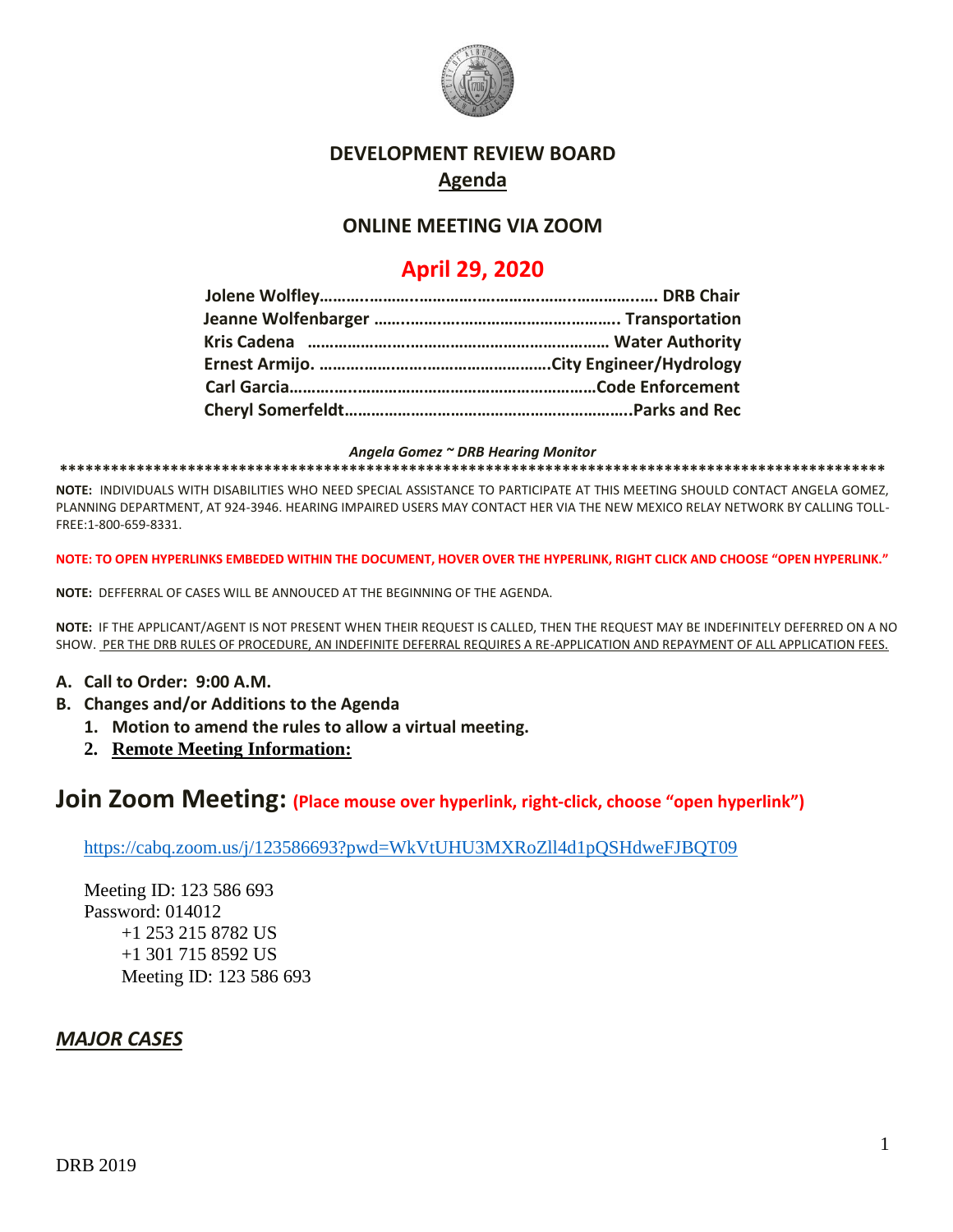| 1. | Project # PR-2020 003552<br>SI-2020-003552 - SITE PLAN                                     | <b>CONSENSUS PLANNING INC. agent(s) for TITAN JOURNAL</b><br><b>CENTER LAND, LLC</b> request(s) the aforementioned action(s)<br>for all or a portion of: TRACT 2A-2A-2B-1-A PLAT OF TR 2A-<br>2A-2B-1-A, JOURNAL CENTER SUBDIVISION zoned MX-M,<br>located at 7800 HEADLINE BLVD NE located between<br>JEFFERSON ST and LANG AVE NE, containing approximately<br>6.4868 $\arccos 0$ . (D-17)<br>PROPERTY OWNERS: TITAN JOURNAL CENTER LAND LLC<br>REQUEST: SITE PLAN APPROVAL FOR A 158 UNIT MULTI-FAMILY<br><b>DEVELOPMENT AND LOT SPLIT</b>                      |
|----|--------------------------------------------------------------------------------------------|--------------------------------------------------------------------------------------------------------------------------------------------------------------------------------------------------------------------------------------------------------------------------------------------------------------------------------------------------------------------------------------------------------------------------------------------------------------------------------------------------------------------------------------------------------------------|
| 2. | <b>Project # PR-2018-001459</b><br>SD-2020-00069 - EXTENSION OF<br><b>PRELIMINARY PLAT</b> | WAYJOHN SURVEYING INC. agent(s) for ANDRE LEGER C/O<br><b>PETER GINERIS</b> request(s) the aforementioned action(s) for<br>all or a portion of: LOTS A, B, C, D, E, F, and 1, 2, 3, 4, 5<br>BLOCK 10 UNIT 3, KIRTLAND ADDITION, zoned R-ML,<br>located on MULBERRY STREET SE between GIBSON BLVD<br>and SUNPORT SE, containing approximately 1.9826 acre(s).<br>$(M-15)$<br>PROPERTY OWNERS: PETER GINERIS<br><b>REQUEST: EXTENSION OF PRELIMINARY PLAT</b>                                                                                                        |
| З. | Project # PR-2018-001307<br>SI-2020-00046 - SITE PLAN                                      | <b>CONSENSUS PLANNING INC. agent(s) for HAGGAR GROUP</b><br>LLC request(s) the aforementioned action(s) for all or a<br>portion of: TR 1-B PLAT OF TRACTS 1-A & 1-B P & J<br>SUBDIVISION LOT 1B, P & J SUBDIVISION zoned NR-LM,<br>located on SAN ANTONIO DRIVE between SAN PEDRO RD<br>and LOUISIANA BLVD, containing approximately 3.0897<br>acre(s). (E-18)[Deferred from 3/11/20, 4/15/20]<br>PROPERTY OWNERS: HAGGAR GROUP LLC<br>REQUEST: SITE PLAN APPROVAL FOR RV PARKING LOT WITHIN SAN<br>ANTONIO LANDFILL AND PROPOSED MEDIAN CUT ON SAN ANTONIO<br>DR. |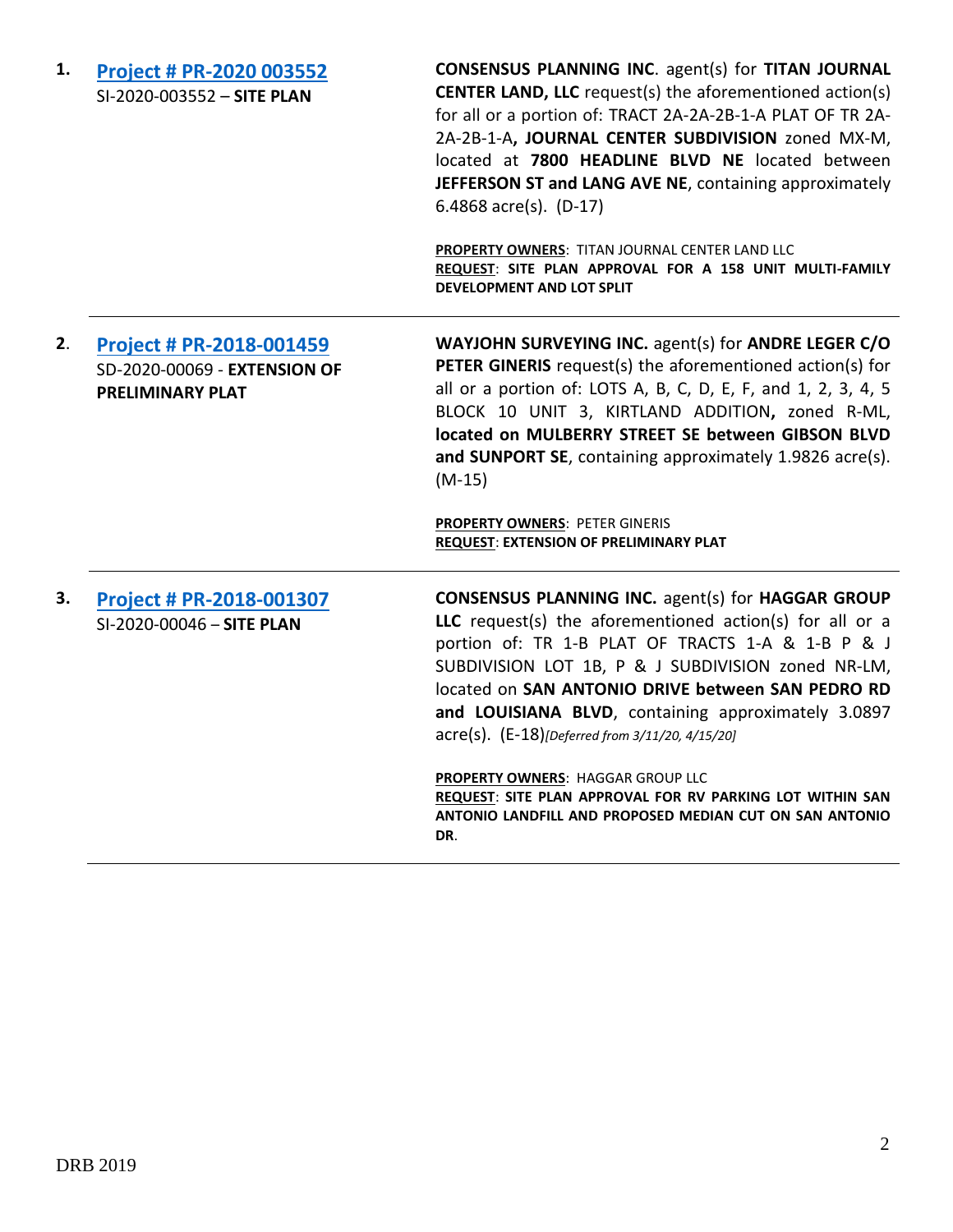**4. [Project # PR-2019-002333](http://data.cabq.gov/government/planning/DRB/PR-2019-002333/DRB%20Submittals/PR-2019-002333_(Paradise%20Hills%20on%20Buglo%20Dr.)_Feb_26_2020/Application/DRB%20Application%20-%20PR-2019-002333.pdf)** SD-2020-00046 **– PRELIMINARY/FINAL PLAT**

**ALDRICH LAND SURVEYING** agent(s) for **BUGLO PROPERTIES LLC** request(s) the aforementioned action(s) for all or a portion of: Lots 10A, 11A, and 12A, UNIT 1 PARADISE HILLS, zoned MX-L, located at **5512, 5516, & 5520 BUGLO DR NW**,containing approximately 1.9667 acre(s). **(B-11)***[Deferred from 2/26/20, 4/15/20]*

**PROPERTY OWNERS:** BUGLO PROPERTIES LLC **REQUEST: CREATE 1 TRACT FROM 3 TRACTS**

**[Project # PR-2019-002333](http://data.cabq.gov/government/planning/DRB/PR-2019-002333/DRB%20Submittals/PR-2019-002333_(Paradise%20Hills%20on%20Buglo%20Dr.)_April_15_2020_Supplemental/)**

**(1003918)** SI-2019-00420 – **SITE PLAN** **DON BRIGGS PE, CFM** agent(s) for **JOHN LOWE** request(s) the aforementioned action(s) for all or a portion of: Lots 10A, 11A, 11B, and 12A, UNIT 1 PARADISE HILLS zoned MX-L, located at **5520, 5516, 5512 BUGLO NW**, containing approximately 2.5187 acre(s). (B-11) *[Deferred from 1/8/20, 2/5/20, 2/12/20, 2/26/20, 4/15/20]*

**PROPERTY OWNERS**: BUGLO PROPERTIES LLC **REQUEST**: **SITE PLAN AND INFRASTRUCTURE LIST**

**5. [Project # PR-2020-003259](http://data.cabq.gov/government/planning/DRB/PR-2020-003259/DRB%20Submittals/PR-2020-003259_Feb_12_2020/Application/)** SI-2020-00016 **– SITE PLAN JEREMY SHELTON for DEKKER, PERICH, SABATINI** agent(s) for **PRESBYTERIAN HEALTHCARE SERVICES** request(s) the aforementioned action(s) for all or a portion of: TRACT 1-A-1-A PLAT OF TRACTS 1-A-1-A & 1-A-1-B HONEYWELL SITE**,** zoned NR-LM, located at **9201 SAN MATEO BLVD NE between SAN MATEO BLVD NE and SAN DIEGO AVE NE**, containing approximately 59.696 acre(s). (B-17) *[Deferred from 2/12/20, 3/4/20, 4/8/20, 4/22/20]* **PROPERTY OWNERS**: HONEYWELL INTERNATIONAL INC C/O ALTUS GROUP US

**REQUEST**: **SITE PLAN DRB**

*MINOR CASES*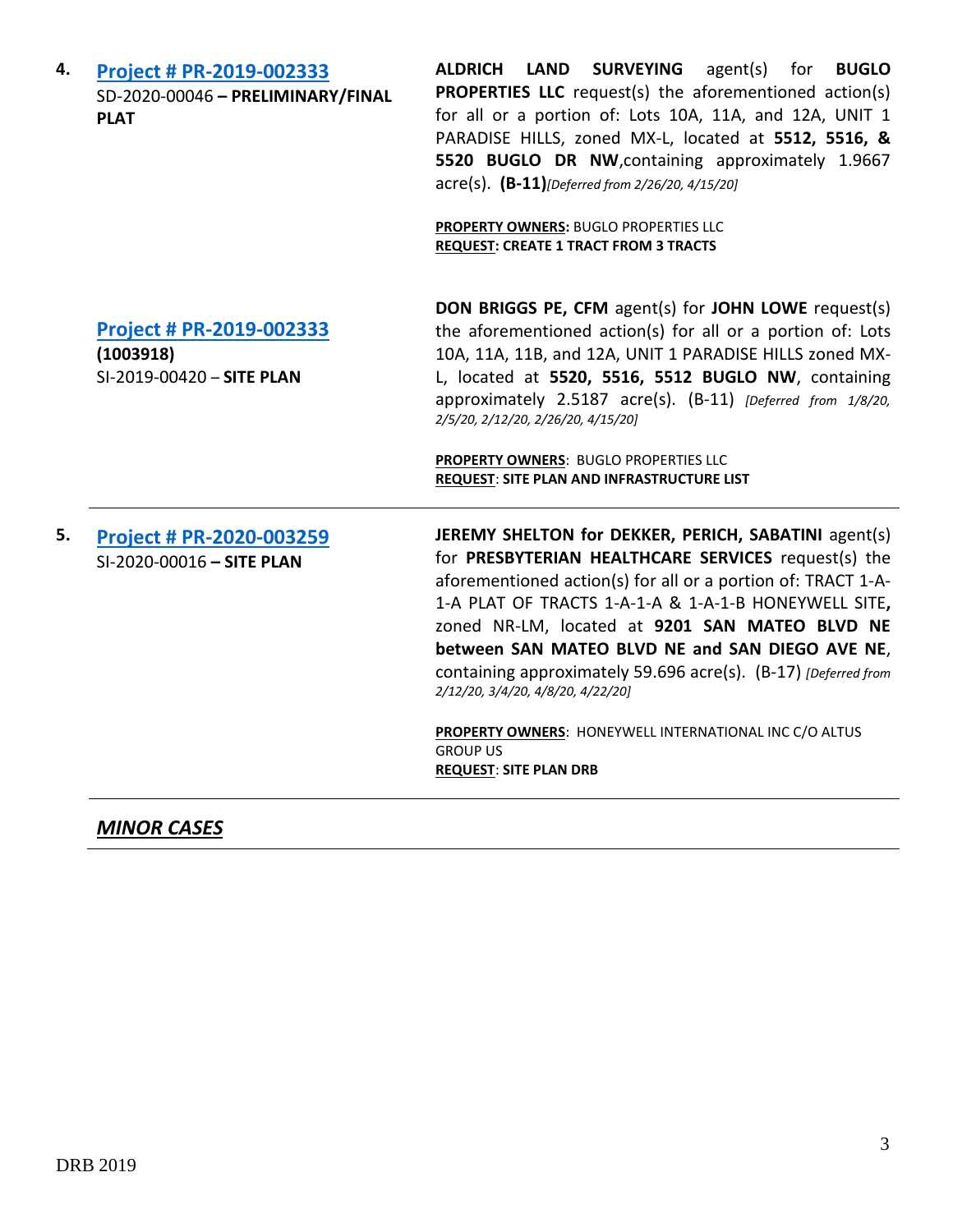| 6. | Project # PR-2019-002928<br>SD-2020-00074 - PRELIMINARY/FINAL<br><b>PLAT</b><br>SD-2020-00072 - VACATION OF PUBLIC<br><b>EASEMENT</b><br>SD-2020-00075 - VACATION OF PUBLIC<br><b>EASEMENT</b> | <b>COMMUNITY SCIENCES CORPORATION agent(s) for JOHN</b><br>R. DeBASSIGE FOR RIGHT ANGLE HOMES BY DeBASSIGE<br>request(s) the aforementioned action(s) for all or a portion<br>of: LOTS 43 THRU 47, BLOCK 4 UNIT4, PARADISE HEIGHTS,<br>zoned R1-A, located on BROOKLINE DR. NW between<br>ARDMORE AVE NW and ENDEAVOR RD NW, containing<br>approximately 1.1320 acre(s). (A-10)<br>PROPERTY OWNERS: JOHN DeBASSIGE FOR RIGHT ANGLE HOMES BY<br><b>DeBASSIGE</b><br>REQUEST: DIVIDE 5 EXISTING LOTS INTO 10 NEW LOTS, VACATE<br><b>EXISTING EASEMENTS</b> |
|----|------------------------------------------------------------------------------------------------------------------------------------------------------------------------------------------------|----------------------------------------------------------------------------------------------------------------------------------------------------------------------------------------------------------------------------------------------------------------------------------------------------------------------------------------------------------------------------------------------------------------------------------------------------------------------------------------------------------------------------------------------------------|
| 7. | Project #PR-2018-001501<br>(1010023)<br>VA-2019-00290 - WAIVER SIDEWALK<br>VA-2019-00289 - WAIVER STREET                                                                                       | <b>ISAACSON &amp; ARFMAN, LLC agent(s) for MONTANO FAMILY</b><br><b>HOMES LLC</b> request(s) the aforementioned action(s) for all<br>or a portion of TRACT 6-A-2 PLAT OF LOTS 6-A-1 AND 6-A-2<br>NORTH FOURTH STREET HOMESITES ADDN, zoned R-A,<br>located at 712 MONTANO RD NW between 9th ST NW and<br>HARWOOD LATERAL, Albuquerque, NM, containing<br>approximately 1.7110 acre(s). (F-14) [Deferred from 9/25/19,<br>11/20/19, 1/29/20, 3/11/20]                                                                                                     |
|    |                                                                                                                                                                                                | PROPERTY OWNERS: PERLA SARITA R TRUSTEE PERLA LVTC/O JEFFREY<br><b>PARKS</b><br>REQUEST: CLUSTER DEVELOPMENT OF 8 RESIDENTIAL LOTS WITH<br><b>ASSOCIATED OPEN SPACE</b>                                                                                                                                                                                                                                                                                                                                                                                  |
| 8. | <b>Project # PR-2019-001368</b><br>SD-209-00219 - PRELIMINARY/FINAL<br><b>PLAT</b>                                                                                                             | ALDRICH LAND SURVEYING agent(s) for B & L REAL ESTATE<br><b>HOLDINGS LLC</b> request(s) the aforementioned action(s) for<br>all or a portion of: TRACTS 7-A & 7-B, UNSER CROSSINGS,<br>zoned MX-M, located at 8020 CENTRAL AVE SW, containing<br>approximately $4.7196$ acre(s). $(K-10)$ [Deferred from 12/18/19,<br>1/8/20, 2/12/20, 4/15/20]<br>PROPERTY OWNERS: B&L LLC                                                                                                                                                                              |
|    |                                                                                                                                                                                                | <b>REQUEST: DIVIDE 1 TRACT INTO 2 TRACTS</b>                                                                                                                                                                                                                                                                                                                                                                                                                                                                                                             |
| 9. | Project # PR-2019-002807<br>SI-2020-00091 - EPC SITE PLAN SIGN-OFF                                                                                                                             | <b>CHRIS KELLER, SUNSET MEMORIAL PARK request(s) the</b><br>aforementioned action(s) for all or a portion of: TR 1 PLAT<br>OF TRS 1 & 2, SUNSET MEMORIAL PARK, zoned NR-SU,<br>located at 924 MENAUL BLVD NE between EDITH BLVD<br>and I-25, containing approximately 39.0784 $\arccos 1$ (H-15)<br>[Deferred from 4/22/20]<br><b>PROPERTY OWNERS: CHRIS KELLER, SUNSET MEMORIAL PARK</b><br><b>REQUEST: EPC SITE PLAN SIGN-OFF</b>                                                                                                                      |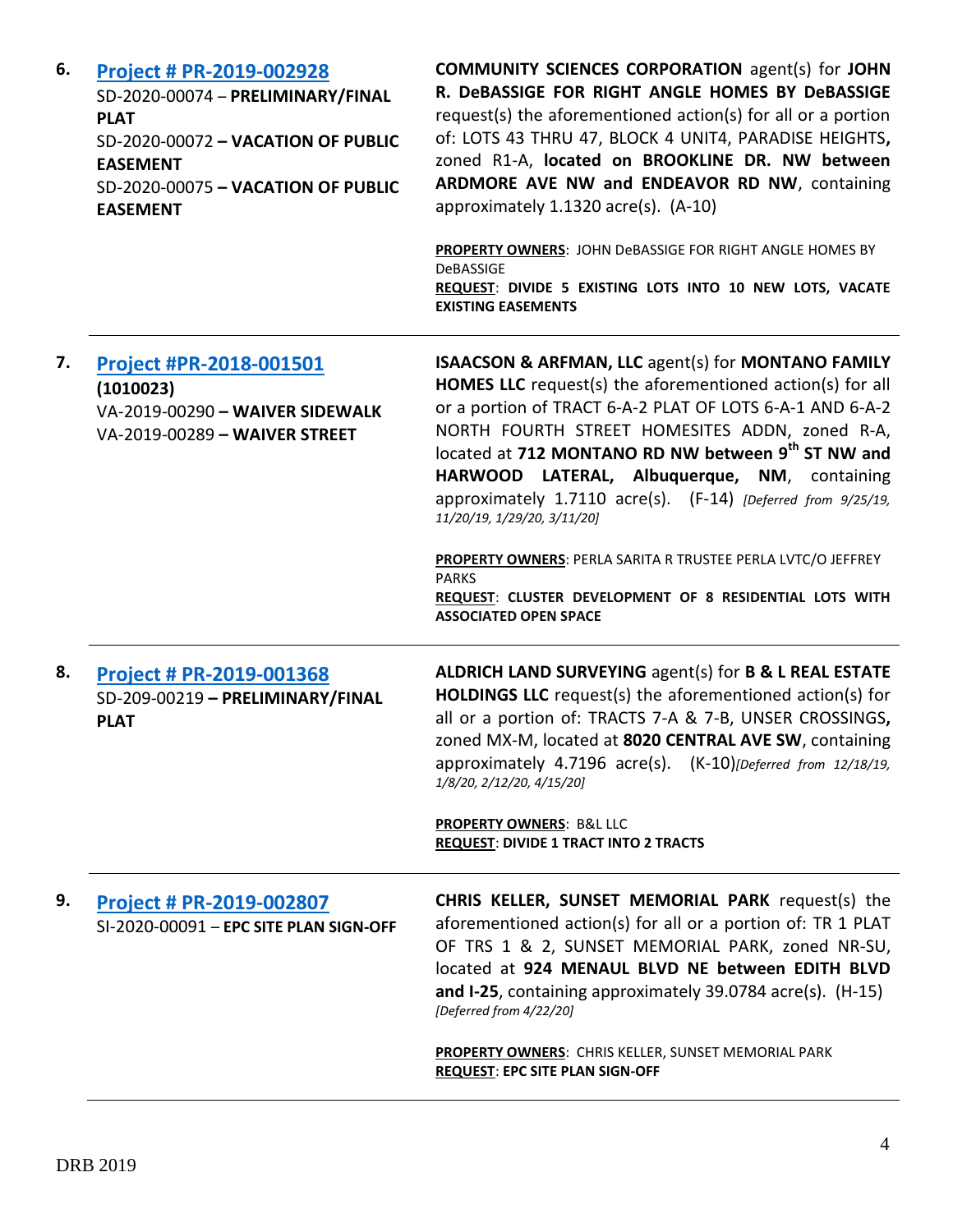| 10. | Project # PR-2020-003638<br>PS-2020-00036 - SKETCH PLAT        | WAYJOHN SURVEYING INC. agent(s) for BRIAN TYREE C/O<br>MARK WEAVER ARCHITECTURE AND DESIGN request(s)<br>the aforementioned action(s) for all or a portion of: LOTS 5<br>through 9 INCLUSIVE, BLOCK 4, MONTE VISTA ADDITION,<br>zoned MX-M, located at 3710 & 3716 CAMPUS BLVD, NE<br>between AMHERST DR. NE and CARLISLE BLVD NE,<br>containing approximately 0.2005 acre(s). (K-16)<br>PROPERTY OWNERS: BRIAN and THOMAS TYREE<br><b>REQUEST: TO CREATE ONE LOT FROM FIVE EXISTING LOTS</b> |
|-----|----------------------------------------------------------------|-----------------------------------------------------------------------------------------------------------------------------------------------------------------------------------------------------------------------------------------------------------------------------------------------------------------------------------------------------------------------------------------------------------------------------------------------------------------------------------------------|
| 11. | Project # PR-2020-003655<br>PS-2020-00037 - SKETCH PLAT        | <b>COMMUNITY SCIENCES CORPORATION agent(s) for FAIR</b><br>PLAZA ASSOCIATES LIMITED PARTERNSHIP request(s) the<br>aforementioned action(s) for all or a portion of: LOT 4A-1,<br>BLOCK A, INTERSTATE INDUSTRIAL TRACT, zoned NR-LM,<br>located at 6805 ACADEMY PKWY NE between ACADEMY<br>PKWY NORTH NE and ACADEMY PKWY SOUTH NE,<br>containing approximately 2 acre(s). (E-16, E-17)<br>PROPERTY OWNERS: AEG INVESTORS, LLC<br>REQUEST: DIVIDE ONE EXISTING LOT INTO 2 NEW LOTS             |
| 12. | Project # PR-2020-003656<br>PS-2020-00039 - SKETCH PLAT        | ARCH + PLAN LAND USE CONSULTANTS agent(s) for JAMES<br><b>PLUMMER</b><br>request(s)<br><b>AND</b><br><b>MARY</b><br><b>JEAN</b><br>the<br>aforementioned action(s) for all or a portion of: TRACTS<br>164A-1, 164A-2, 164-A4 & 164-B, MRGCD MAP 31, zoned<br>R-A, located at 4701 SAN ISIDRO ST NW, containing<br>approximately 0.34 acre(s). (F-13)<br>PROPERTY OWNERS: JAMES AND MARY JEAN PLUMMER<br>REQUEST: LOT CONSOLIDATION FOR 4 LOTS INTO 1 LOT                                      |
| 13. | <b>Project # PR-2020-003657</b><br>PS-2020-00038 - SKETCH PLAT | ARCH + PLAN LAND USE CONSULTANTS agent(s) for<br><b>LUCERO</b> request(s) the aforementioned<br><b>ANGELINA</b><br>action(s) for all or a portion of: TRACTS A-1 & A-2, LANDS<br>OF MELQUIADES CHAVEZ, zoned R-1C, located on LAURA<br>CT between CENTRAL AVE and CHURCHILL RD, containing<br>approximately 0.969 acre(s). (K-11)<br><b>PROPERTY OWNERS: ANGELINA CHAVEZ</b><br>REQUEST: LOT CONSOLIDATION OF 2 LOTS INTO 1 LOT                                                               |